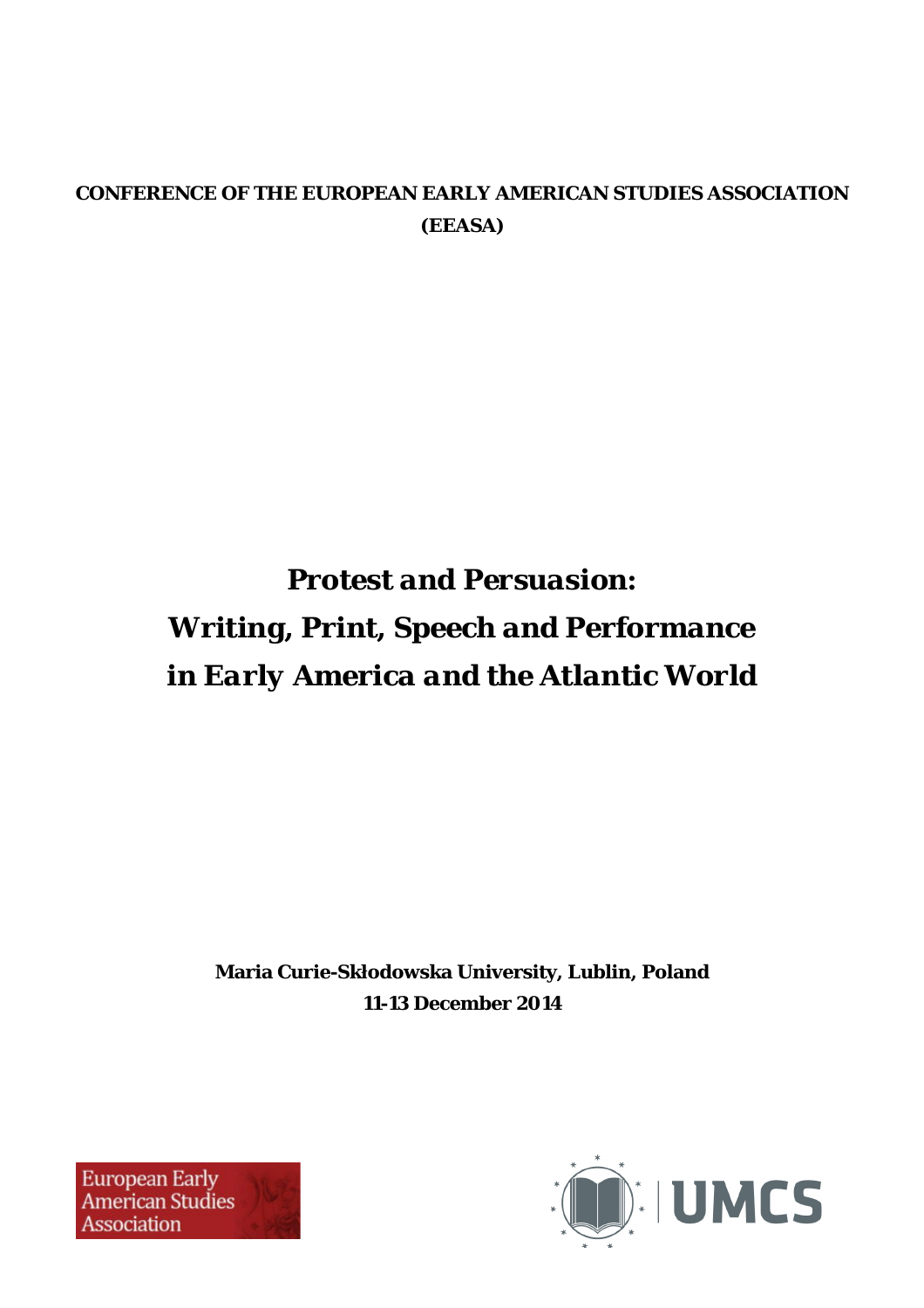#### **10am-1pm**

*Tour of Lublin* 

#### **12noon-2pm**

*Meeting of EEASA Board* 

#### **1.30pm-2pm**

*Conference Registration* 

#### **2pm-2.15pm**

#### *Welcome and Introduction***,**

Susanne Lachenicht (Bayreuth, EEASA chair), Irmina Wawrzyczek (Lublin)

#### **2.15pm-3.15pm**

#### *First Keynote Lecture***:**

Alison Games (Georgetown): The Amboyna Massacre's American Journey: A Global Perspective Introduced by: Irmina Wawrzyczek

#### **3.30pm-5.30pm**

*Workshop 1*: Protest and Persuasion during the American Revolution and the Early Republic

Chair: Monica Henry (Paris Est Créteil)

Andrew O'Shaughnessy (Monticello): Paine's War: Rhetoric and Persuasion in the American Revolution

Gaye Wilson (Monticello): Image as Persuasion: A Study of John Trumbull's Painting 'The Declaration of Independence'

Maurizio Valsania (Torino): Performing Natural Wonders: Thomas Jefferson's Irresistible Persuasion

Vanessa Mongey (Pittsburgh): Performing Citizenship when Abroad: Affiliations in the Early Republic

#### **5.30pm-6.00pm** *coffee break*

l,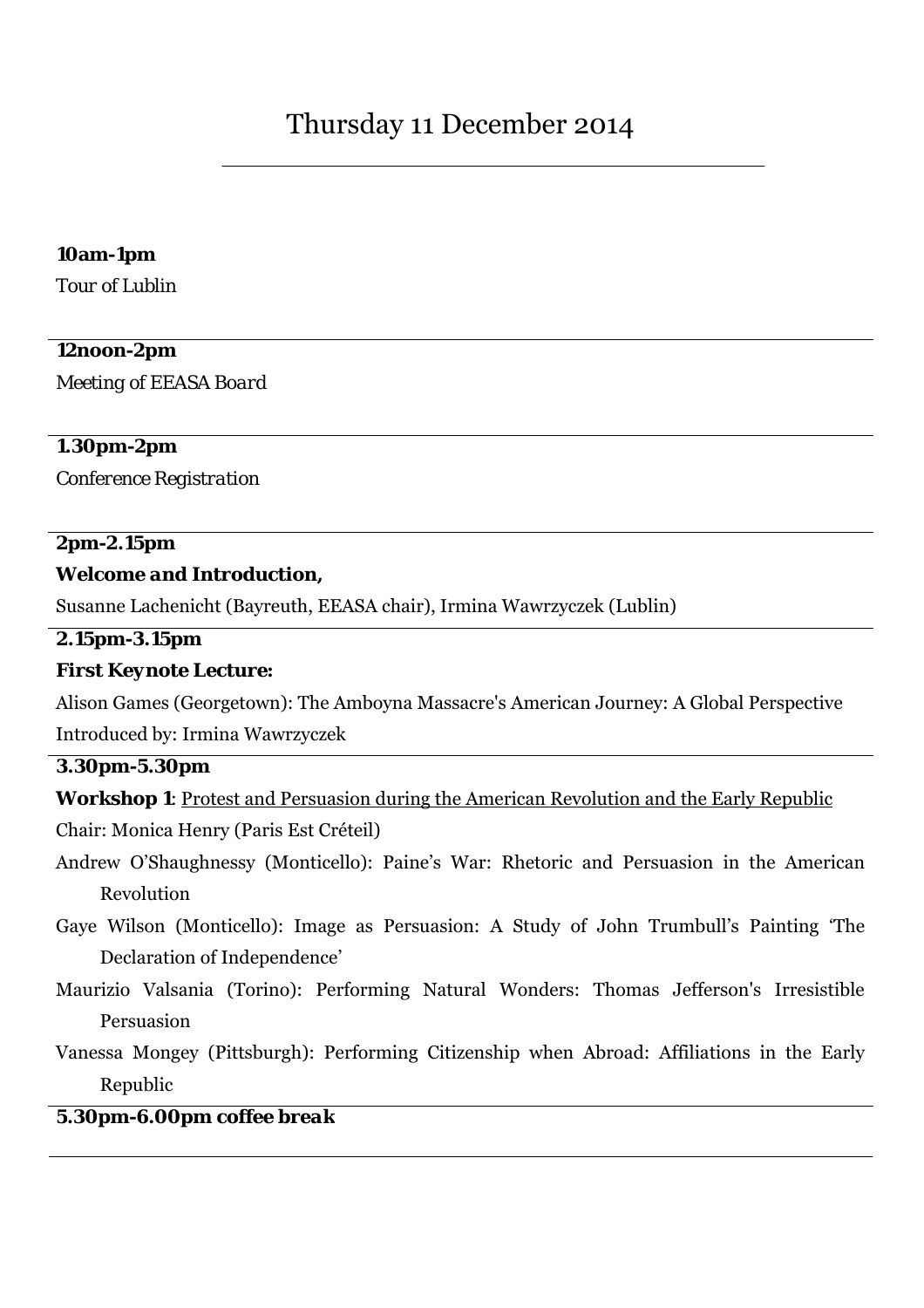#### **6.00pm-8.00pm**

**Panel 1***:* "It Will Oblige Your Constant Readers": Newspapers, Agency, and the Language of Atlantic Commerce

Chair: Allan Potofsky (Paris-Diderot)

Simon Middleton (Sheffield): Runaways, Rewards, and the Social History of Money

- Emily Buchnea (Nottingham): Beyond Price Currents: Reflections of American Business in British Commercial Press, 1783-1820
- Angel-Luke O'Donnell (Liverpool): Raising and Increasing the Jealousy of Great Britain: Protest, Confidence, and Domestic Manufacturing in Philadelphia, 1765 to 1774
- Emma Hart (St Andrews): The Political Economy in Print: Economic Discussions in the Revolutionary British Atlantic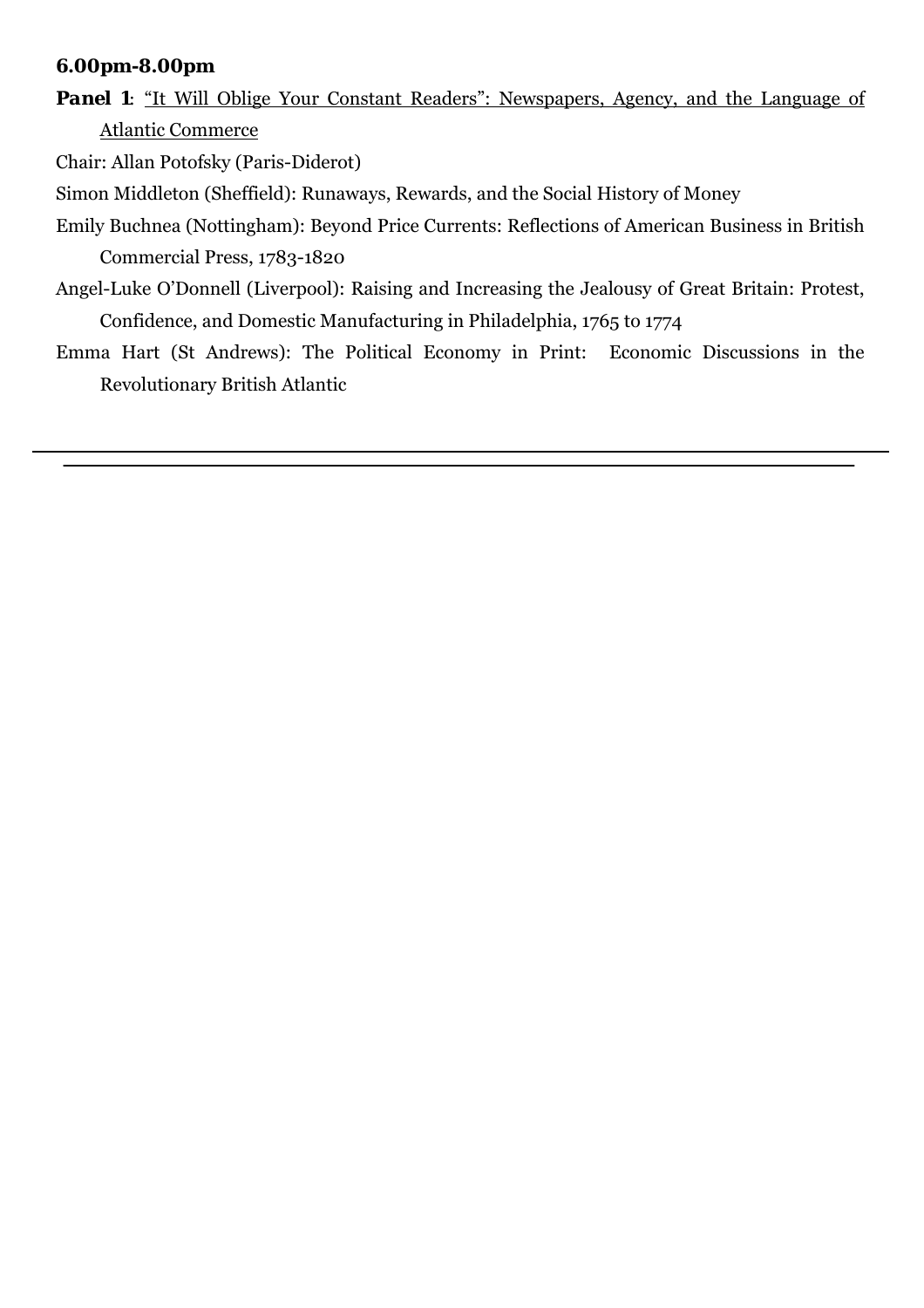#### **9am-10am**

#### *Second Keynote Lecture*:

Simon Newman (Glasgow): Runaways: Redefining Slavery in the British Atlantic World Introduced by: Susanne Lachenicht

#### **10am-11.30am**

*Workshop 2: Protest and Slavery I* 

Chair: Tim Lockley (Warwick)

Marie-Jeanne Rossignol (Paris Diderot): The Evolution of a Sub-Genre in Antislavery Literature: The Colonization Plan as Exemplified in St George Tucker's 1796 Antislavery Protest

Christa Dierksheide (Charlottesville): Proof of Amelioration? Antislavery and Proslavery Persuasion, 1780-1840

Urszula Niewiadomska-Flis (Lublin): Culinary Contact Zones in Antebellum Literature: Performing Racial Relations in Slave Narratives

# **11.30am-11.45am** *coffee break*

#### **11.45am-1.15pm**

*Workshop 3: Protest and Slavery II* 

Chair: Jean-Pierre Le Glaunec (Université de Sherbrooke)

- Sarah Lentz (Bremen): German Abolitionists and their Involvement in the Atlantic Antislavery Movement around 1800
- Tim Lockley (Warwick): 'We cannot go to bed in safety': Responses to a Slave Plot in South Carolina in 1816

Claire Bourhis-Mariotti (University Paris 8) : Haiti as *Lieu de Mémoire* of Black Nationalist Protest and Persuasion in the Antebellum Period: African-American Emigration to Haiti,1855-1862

#### **1.15pm-2.15pm** *Lunch*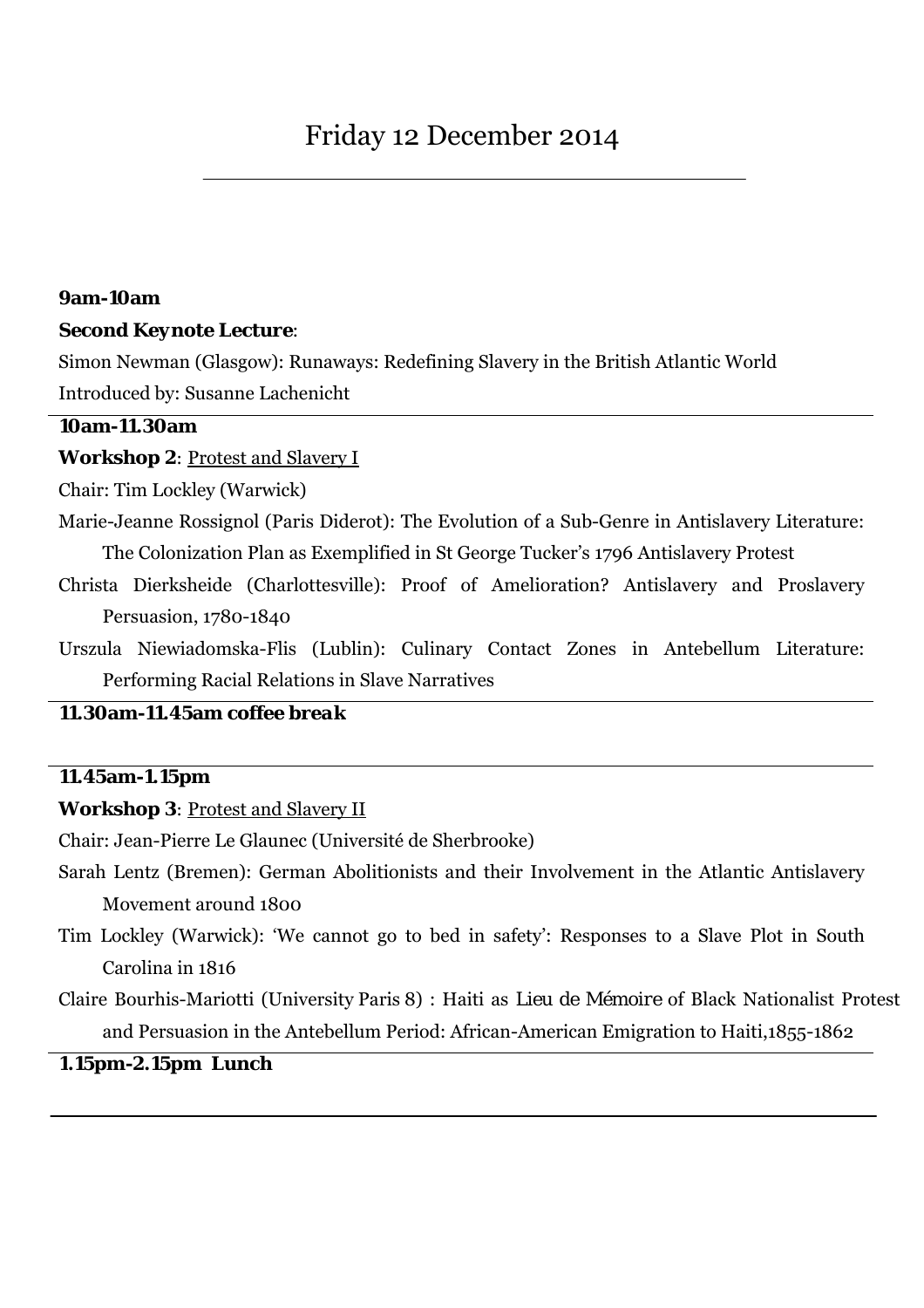| $2.15pm-4.15pm$                                   | 2.15pm-4.15pm                                    |
|---------------------------------------------------|--------------------------------------------------|
| <b>Workshop 4: Protest in Literature, Theatre</b> | <b>Panel 2:</b> The United Nations of the United |
| and the Arts                                      | States, or: The Origins and Progress of          |
| Chair: Zbigniew Mazur (Lublin)                    | the American International Revolution,           |
|                                                   | 1763-1820                                        |
| Agnieszka Anna Ficek (New York): Double           | Chair: Claire Bourhis-Mariotti                   |
| Visions of a Double Marriage: the                 | (University Paris 8)                             |
| Language of Propaganda and Protest in             |                                                  |
| Matrimonio de don Martín García de                | Edward Gray (Florida): The Line:<br>The          |
| Loyola con Ñusta Beatriz Clara Coya               | Pennsylvania-Maryland Border in the              |
| Csaba Levai (Debrecen): Writing, Print, Speech    | Age of Mason and Dixon                           |
| and Performance in the Proper and the             | Hannah Farber (Berkeley): National Goods:        |
| Wider Atlantic World: The Comparison of           | Establishing the American Identity of            |
| Sándor Farkas Bölöni's "Journey in North          | <b>Commercial Property</b>                       |
| America" and Alexis de Tocqueville's              | Mark<br>Peterson (Berkeley):<br>Rethinking       |
| "Democracy in America"                            | Federalism<br>in the Early Republic:             |
| William<br>Coleman<br>(London):<br>Music,         | Boston's Congressmen and the Pursuit of          |
| Partisanship and Cultural Politics in the         | <b>Federative Politics</b>                       |
| <b>Early Republic</b>                             |                                                  |
| Joanne van der Woude (Groningen): Inkle and       |                                                  |
| Imoinda: Exotic Death on Stage                    |                                                  |

**4.15pm-4.45pm** *coffee break*

# **4.45pm-6.15pm**

*Workshop 5:* Communication Strategies in the Early American Printed Matter

Chair: Marie-Jeanne Rossignol (Paris Diderot)

- Oliver Scheiding (Mainz): Material Forms of Communication in the Early Republican Protestant Press
- Charlotte Lerg (Munich): Imagery of Protest: Performative Protest Culture in Political Cartoons of the British Atlantic 1760-1790
- Anja-Maria Bassimir (Mainz/Münster) : Communicating Community through Images: The Use of Illustrations in 19th Century Methodist Periodicals

# **7pm-9.30pm** *Conference Reception*